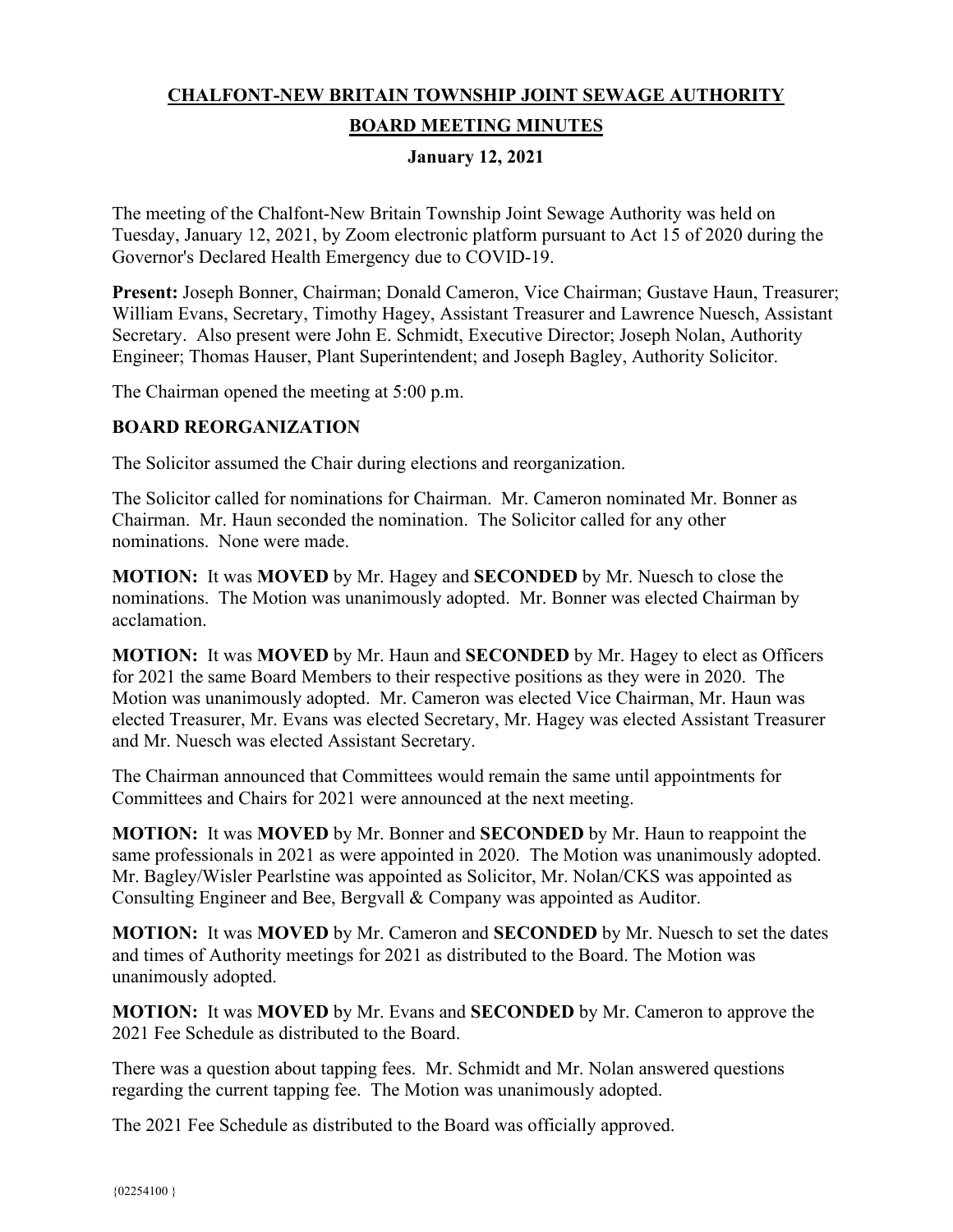## **APPROVAL OF MINUTES**

**MOTION:** It was **MOVED** by Mr. Evans and **SECONDED** by Mr. Cameron to approve the Minutes of December 8, 2020 as distributed to the Board. The Motion was unanimously adopted.

#### **PUBLIC COMMENT**

The only member of the public present was Supervisor Helen Haun who was providing electronic, technical advice to Treasurer Haun.

#### **REPORTS OF OFFICERS**

No reports of officers were presented.

## **COMMITTEE REPORTS**

Mr. Evans presented a report on behalf of the Personnel Committee. Mr. Evans reported that the Committee met last week and made a recommendation for raises in regard to Office staff, Management and Summer staff employees.

**MOTION:** It was **MOVED** by Mr. Evans and **SECONDED** by Mr. Hagey to approve raises for Office staff, Management personnel and Summer staff per the recommendation of the Personnel Committee as presented to the Board. The Motion was unanimously adopted.

#### **SUPERINTENDENT'S REPORT – Thomas Hauser**

Mr. Hauser reported that Treatment Plant operations were greatly improved in December 2020 in comparison to the preceding few months.

Precipitation: 5.2 inches Average Daily Flow: 6.39 MGD Peak Day Flow: 13.8 MG

In terms of process performance, the Plant was well within limits. Mr. Hauser believes that the high ammonia in the effluent combined with increased feed of ferrous chloride in some way caused a chemical reaction resulting in the elevated fecal coliform measurements in preceding months.

Mr. Hauser reported that bearings on Aerator No. 1, shaft No. 3 were going bad with two sets of bearings ordered. The shaft is scheduled to be pulled as quickly as possible. The UV Channel No. 1 unit experienced problems with an electrical breaker randomly tripping. The breaker was replaced. The No. 2 DAFT control system was worked on. The No. 2 old RAS pump piping was pulled apart to remove a blockage. A removal and rebuild is planned for that pump. Pump seals were leaking severely. High flows on December 24-26 from rain and snow melt caused multiple Plant and pumping station high level alarms. Plant final effluent flow was greater than 20 MGD for nearly 14 hours and flows greater than 11 MGD for each of the three (3) days.

The dryer developed a belt tracking problem which caused dewatering/drying operations to stop while the problem was worked on. Technicians from the manufacturer have been summoned and will be working on the problem. In response to an inquiry, Mr. Hauser confirmed that the dryer has otherwise been operating normally.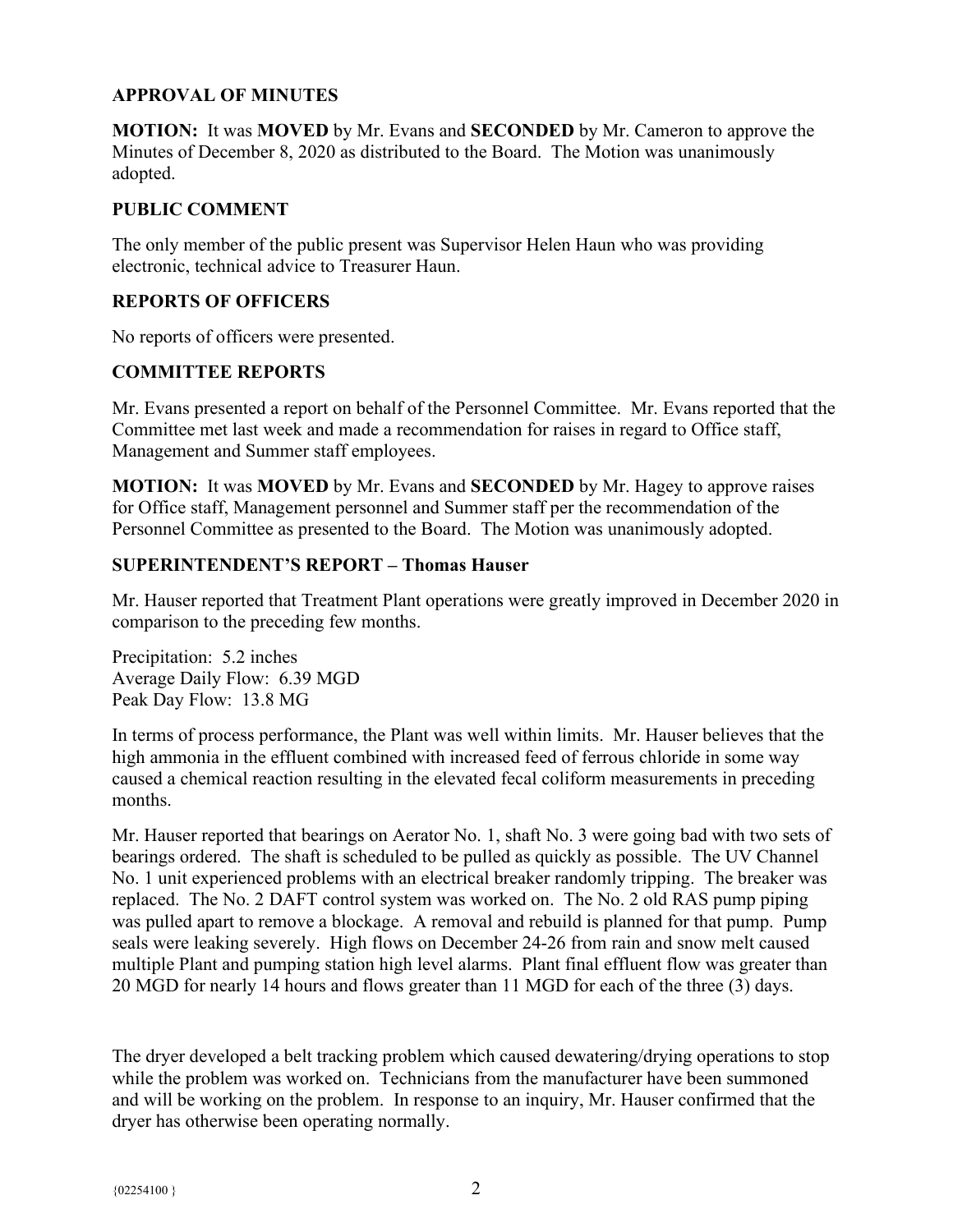In the collection system, routine maintenance was performed. 50.5 inspection hours were incurred involving the Mill Ridge Project. An additional 44.5 inspection hours were incurred at the New Britain Meadows Project. A new pump coupling was installed on the Godwin backup pump at Pump Station No. 6. The Vactor truck was used to "soft dig" and locate gas mains on Barry Road in connection with the Pump Station No. 4 relocation design.

## **EXECUTIVE DIRECTOR'S REPORT**

Mr. Schmidt presented Resolution No. 2021-1 approving legal fees and interest on behalf of the Authority for 2021.

**MOTION:** It was **MOVED** by Mr. Hagey and **SECONDED** by Mr. Evans to approve Resolution No. 2021-1. The Motion was unanimously adopted.

Mr. Schmidt reported on the delivery of the new work truck after nearly a year.

Mr. Schmidt announced that the Collection System Supervisor, Rich Heverly, reached his 10 year anniversary with the Authority in December.

## **ENGINEER'S REPORT – Joseph Nolan, P.E.**

Mr. Nolan presented Requisition No. 217 for Capital Expenditures in the amount of \$1,324.97 for computer replacements.

**MOTION:** It was **MOVED** by Mr. Haun and **SECONDED** by Mr. Evans to approve Requisition No. 217 for Capital Expenditures in the amount of \$1,324.97. The Motion was unanimously adopted.

Mr. Nolan next presented Requisition No. 260 in the amount of \$12,060.00 for engineering and legal expenses in connection with the Pump Station No. 4 relocation.

**MOTION:** It was **MOVED** by Mr. Haun and **SECONDED** by Mr. Hagey to approve Requisition No. 260 for engineering and legal expenses in connection with the Pump Station No. 4 relocation in the amount of \$12,060.00. The Motion was unanimously adopted.

Mr. Nolan provided an update on the Pump Station No. 4 relocation project. Mr. Nolan reported that after review of the design by Mr. Schmidt and Mr. Heverly, revisions have taken place and revised plans will be provided to both. The Authority has been notified by DEP that a certain amount of Act 537 planning will be required for the Project in the form of a special study. CKS is in the process of preparing the special study. That will need to be approved prior to issuance of a construction permit.

Mr. Nolan also reported that the Solicitor has been provided with an easement plan. A proposed easement has been forwarded to the County. CKS has finished the easement plan and legal descriptions and they will be provided shortly to the Solicitor. A "soft dig" for the gas line crossing was performed on Barry Road.

## **SOLICITOR'S REPORT – Joseph M. Bagley, Esquire**

Mr. Bagley reported that he submitted a proposed easement to the County Solicitor and the New Britain Township Solicitor. The County Solicitor responded with very few substantive changes